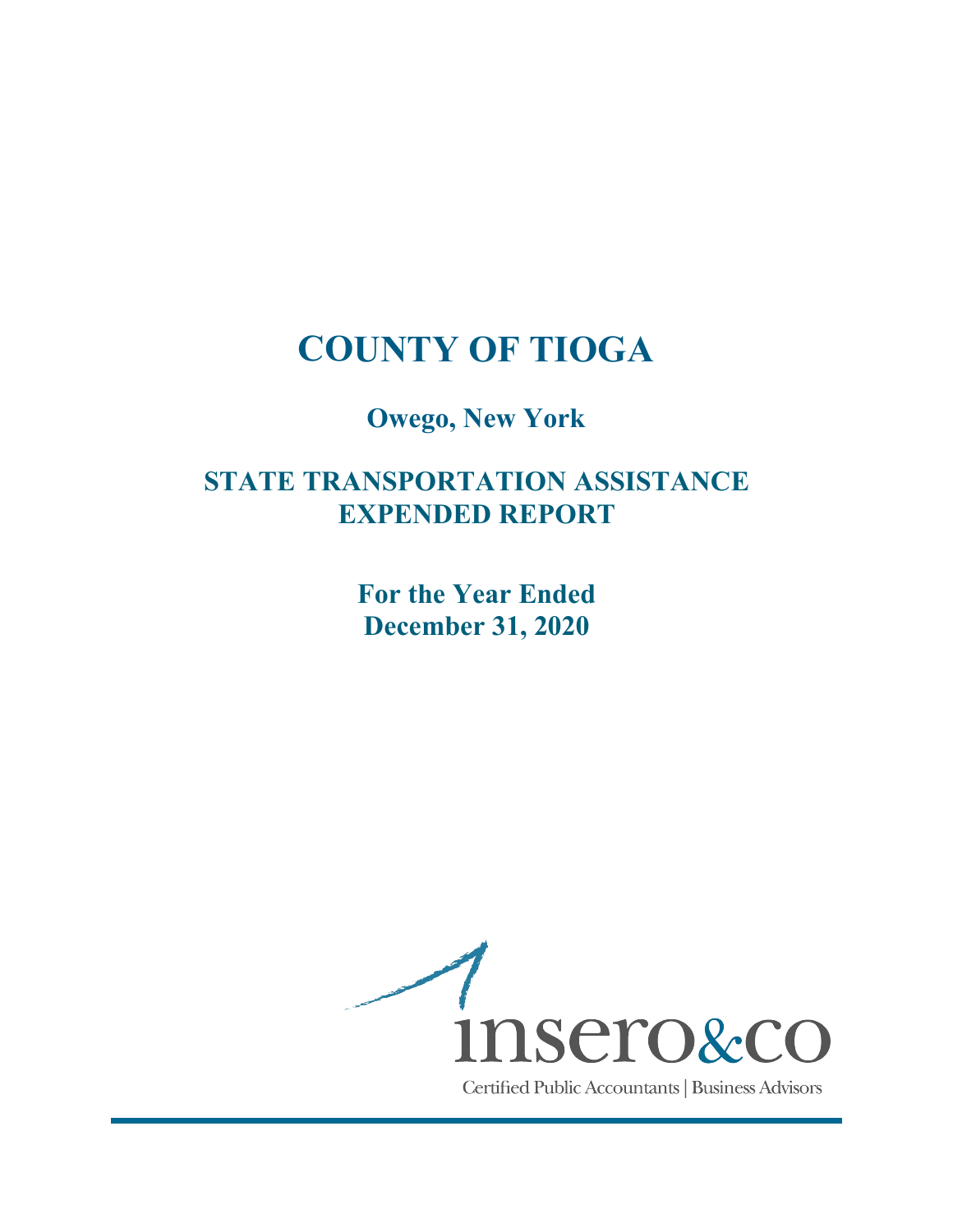## STATE TRANSPORTATION ASSISTANCE EXPENDED REPORT

# TABLE OF CONTENTS

| Independent Auditors' Report on Compliance and Controls Over State<br>Transportation Assistance Expended Based on an Audit of Financial Statements Performed in |         |
|-----------------------------------------------------------------------------------------------------------------------------------------------------------------|---------|
| Accordance With Government Auditing Standards                                                                                                                   | $1 - 3$ |
| Schedule of State Transportation Assistance Expended                                                                                                            |         |
| Notes to Schedule of State Transportation Assistance Expended                                                                                                   | 5.      |
| Schedule of Findings and Questioned Costs<br>for State Transportation Assistance Expended                                                                       | 6       |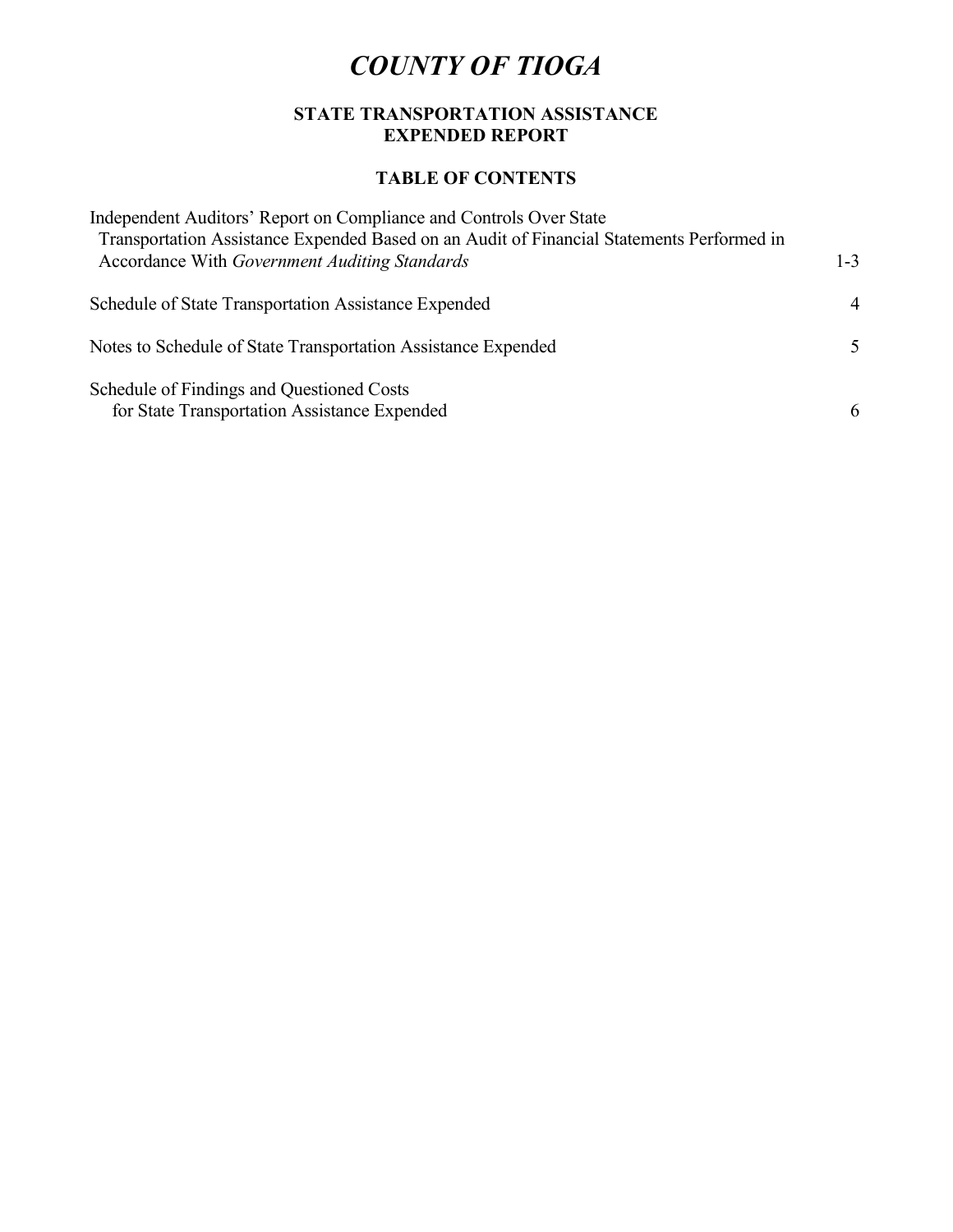

### INDEPENDENT AUDITORS' REPORT ON COMPLIANCE AND CONTROLS OVER STATE TRANSPORTATION ASSISTANCE EXPENDED BASED ON AN AUDIT OF FINANCIAL STATEMENTS PERFORMED IN ACCORDANCE WITH GOVERNMENT AUDITING STANDARDS

County Legislature County of Tioga Owego, New York

#### Report on Compliance

We have audited the County of Tioga's (the County) compliance with the types of compliance requirements described in Title 17 of the New York State Codes, Rules and Regulations (NYCRR) Part 43, that could have a direct and material effect on each of the County's state transportation assistance programs tested for the year ended December 31, 2020. The County's programs tested are identified in the summary of audit results section of the accompanying Schedule of Findings and Questioned Costs for State Transportation Assistance Expended.

#### Management's Responsibility

Management is responsible for compliance with the requirements of laws, regulations, contracts, and grants applicable to each state transportation assistance program tested.

### Auditors' Responsibility

Our responsibility is to express an opinion on compliance for each of the County's state transportation assistance programs tested based on our audit of the types of requirements referred to above.

We conducted our audit of compliance in accordance with auditing standards generally accepted in the United States of America; the standards applicable to financial audits contained in Government Auditing Standards, issued by the Comptroller General of the United States; and Title 17 of the NYCRR Part 43. Those standards and Title 17 of the NYCRR Part 43 require that we plan and perform the audit to obtain reasonable assurance about whether noncompliance with the types of compliance requirements referred to above that could have a direct and material effect on the state transportation assistance programs tested occurred. An audit includes examining, on a test basis, evidence about the County's compliance with those requirements and performing such other procedures as we considered necessary in the circumstances.

We believe that our audit provides a reasonable basis for our opinion on compliance for each state transportation assistance program tested. However, our audit does not provide a legal determination of the County's compliance.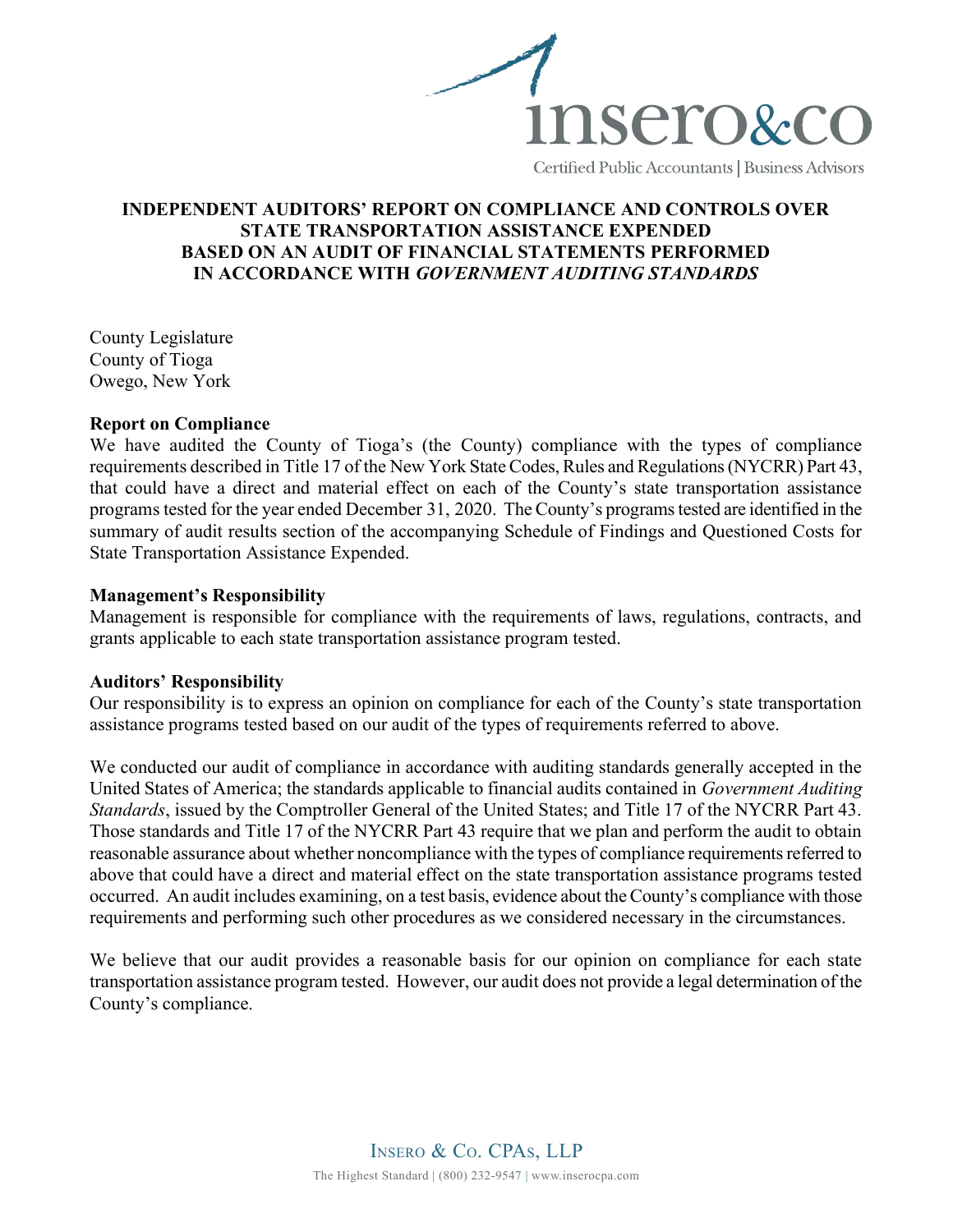### Opinion on Each State Transportation Assistance Program Tested

In our opinion, the County of Tioga complied, in all material respects, with the types of requirements referred to above that could have a direct and material effect on each of its state transportation assistance programs tested for the year ended December 31, 2020.

### Report on Internal Control over Compliance

Management of the County of Tioga is responsible for establishing and maintaining effective internal control over compliance with the types of compliance requirements referred to above. In planning and performing our audit of compliance, we considered the County's internal control over compliance with the types of requirements that could have a direct and material effect on the state transportation assistance programs tested to determine the auditing procedures that are appropriate in the circumstances for the purpose of expressing an opinion on compliance for each state transportation assistance program and to test and report on internal control over compliance in accordance with Title 17 of the NYCRR Part 43, but not for the purpose of expressing an opinion on the effectiveness of internal control over compliance. Accordingly, we do not express an opinion on the effectiveness of the County's internal control over compliance.

A deficiency in internal control over compliance exists when the design or operation of a control over compliance does not allow management or employees, in the normal course of performing their assigned functions, to prevent, or detect and correct, noncompliance with a type of compliance requirement of a state transportation assistance program on a timely basis. A material weakness in internal control over compliance is a deficiency, or combination of deficiencies, in internal control over compliance, such that there is a reasonable possibility that material noncompliance with a type of compliance requirement of a state transportation assistance program will not be prevented, or detected and corrected, on a timely basis. A significant deficiency in internal control over compliance is a deficiency, or a combination of deficiencies, in internal control over compliance with a type of compliance requirement of a state transportation assistance program that is less severe than a material weakness in internal control over compliance, yet important enough to merit attention by those charged with governance.

Our consideration of internal control over compliance was for the limited purpose described in the first paragraph of this section and was not designed to identify all deficiencies in internal control over compliance that might be material weaknesses or significant deficiencies. We did not identify any deficiencies in internal control over compliance that we consider to be material weaknesses. However, material weaknesses may exist that have not been identified.

The purpose of this report on internal control over compliance is solely to describe the scope of our testing of internal control over compliance and the results of that testing based on the requirements of the New York State Department of Transportation. Accordingly, this report is not suitable for any other purpose.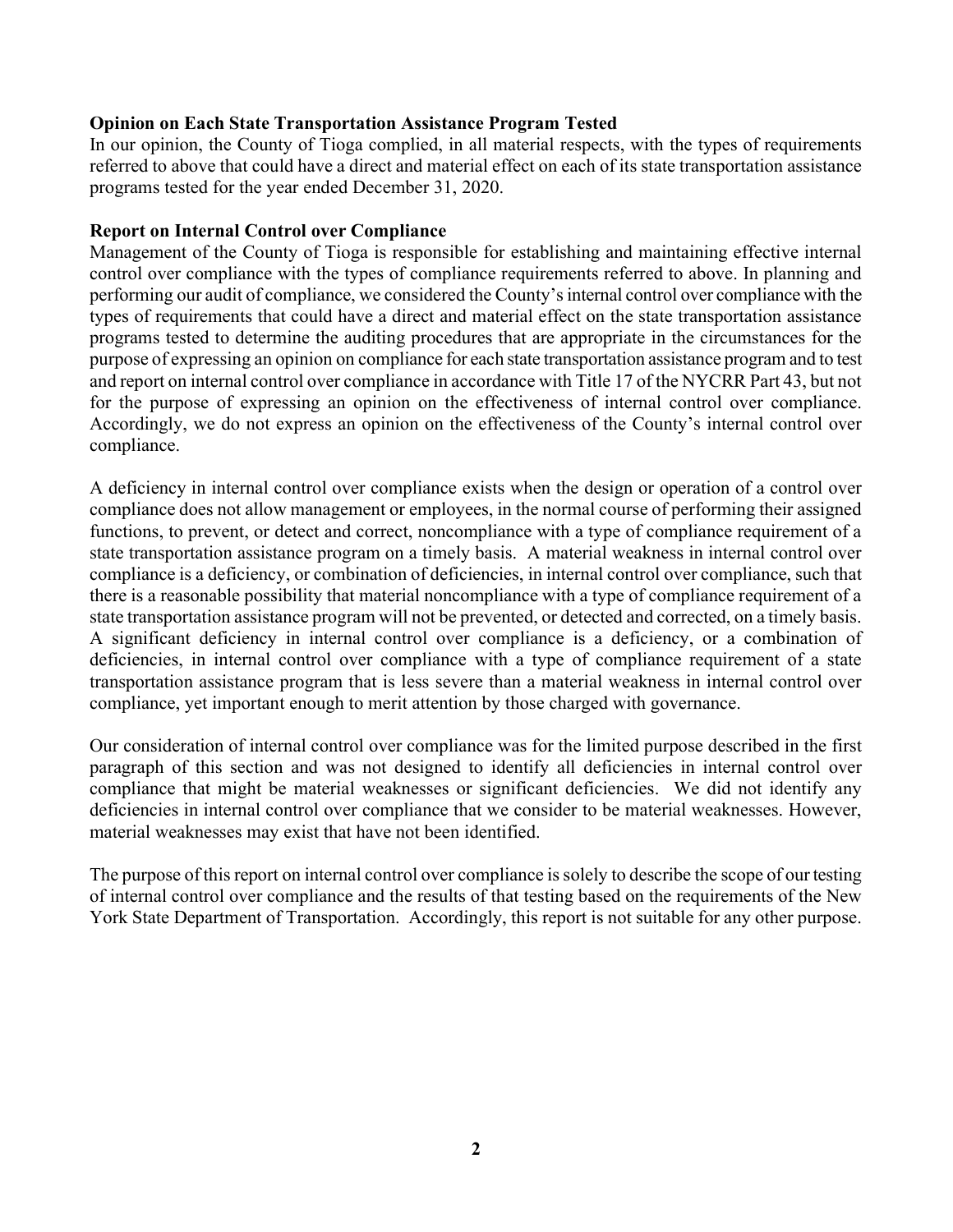#### Schedule of State Transportation Assistance Expended

We have audited the financial statements of the County of Tioga as of and for the year ended December 31, 2020 and have issued our report thereon dated September 17, 2021. Our audit was performed for the purpose of forming an opinion on the County of Tioga's financial statements taken as a whole. The accompanying Schedule of State Transportation Assistance Expended is presented for purposes of additional analysis as required by Title 17 of the NYCRR Part 43 and is not a required part of the financial statements. Such information is the responsibility of management and was derived from and relates directly to the underlying accounting and other records used to prepare the financial statements. The information has been subjected to the auditing procedures applied in the audit of the financial statements and certain additional procedures, including comparing and reconciling such information directly to the underlying accounting and other records used to prepare the financial statements or to the financial statements themselves, and other additional procedures in accordance with auditing standards generally accepted in the United States of America. In our opinion, the Schedule of State Transportation Assistance Expended is fairly stated in all material respects in relation to the financial statements as a whole.

Respectfully submitted,

nsero r Co. CPA, LLP

Insero & Co. CPAs, LLP Certified Public Accountants

Ithaca, New York September 17, 2021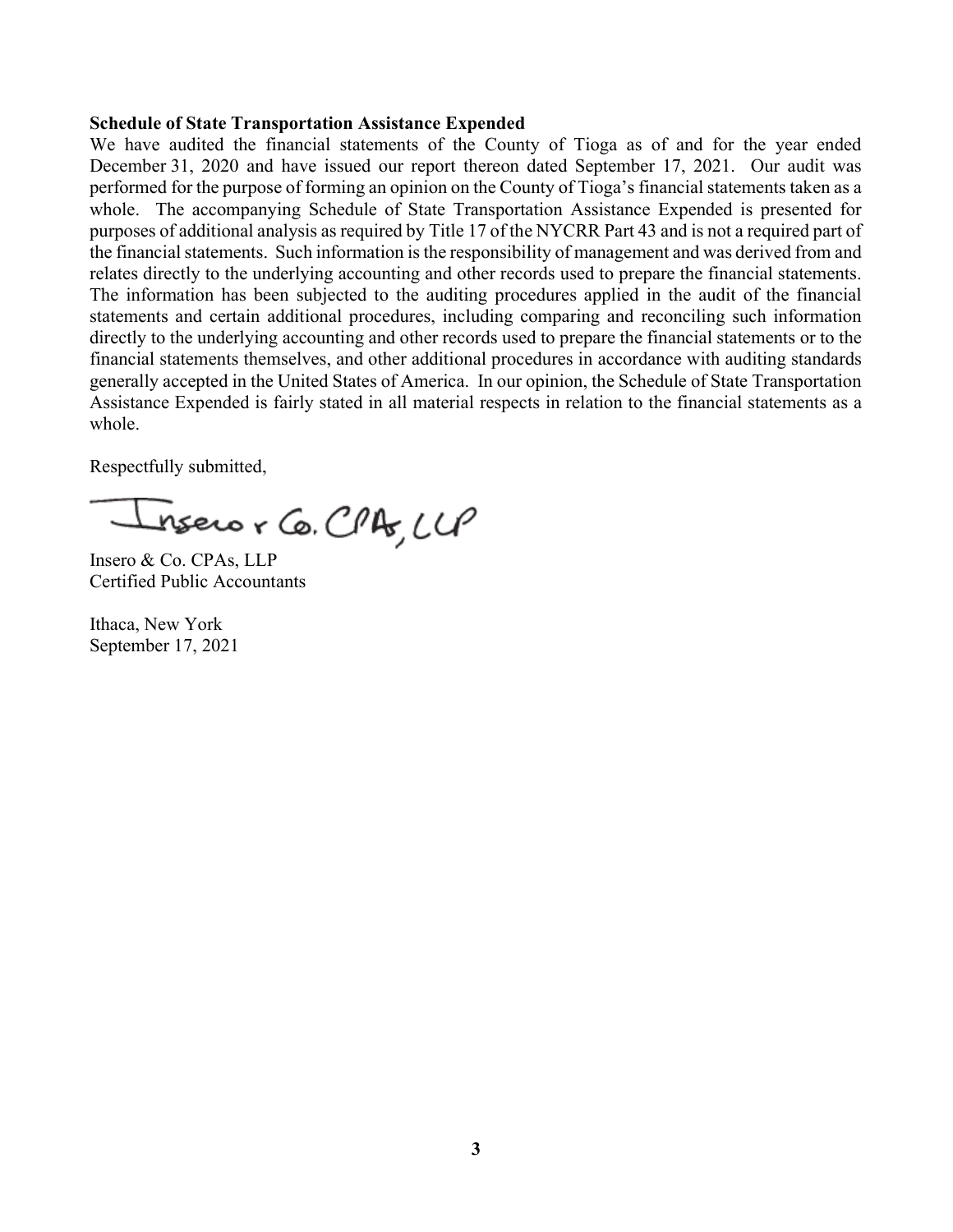### SCHEDULE OF STATE TRANSPORTATION ASSISTANCE EXPENDED DECEMBER 31, 2020

| <b>COUNTY OF TIOGA</b>                                                                             |                                               |                     |  |
|----------------------------------------------------------------------------------------------------|-----------------------------------------------|---------------------|--|
|                                                                                                    |                                               |                     |  |
| <b>SCHEDULE OF STATE TRANSPORTATION ASSISTANCE EXPENDED</b><br><b>DECEMBER 31, 2020</b>            |                                               |                     |  |
| Program Title                                                                                      | <b>NYSDOT Contract/</b><br><b>Ref. Number</b> | <b>Expenditures</b> |  |
| Consolidated Local Street and Highway Improvement Program:<br>Capital Reimbursement Component      | 970000                                        | \$1,855,342         |  |
|                                                                                                    |                                               |                     |  |
| State Match for Federal Aid Highway Projects                                                       | D036389                                       | 250,000             |  |
| State Match for Federal Aid Highway Projects<br>Total State Match for Federal Aid Highway Projects | D036139                                       | 30,809<br>280,809   |  |
| Mobility Management Project                                                                        | 9795.16.307                                   | 29,496              |  |

See Notes to Schedule of State Transportation Assistance Expended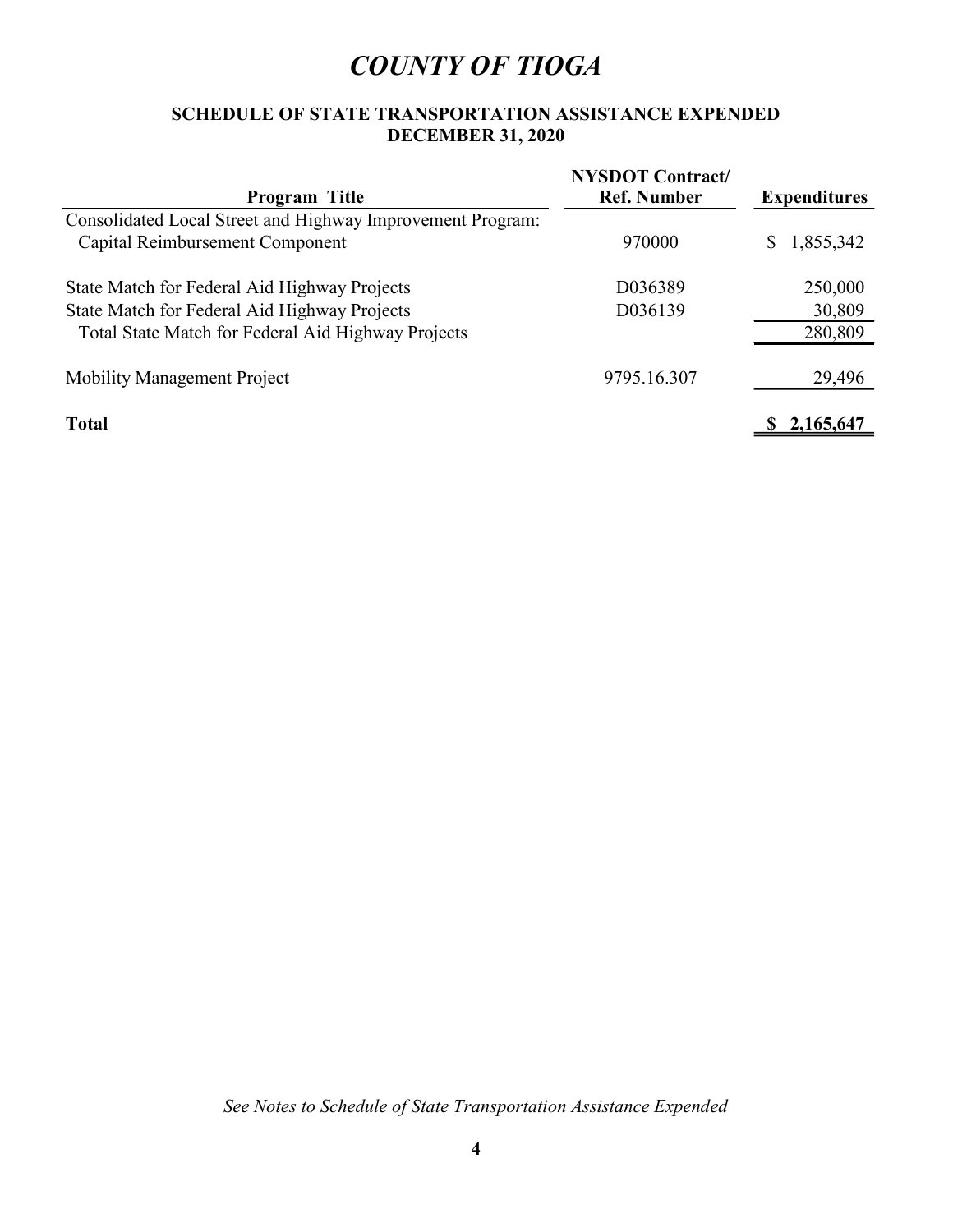### NOTES TO SCHEDULE OF STATE TRANSPORTATION ASSISTANCE EXPENDED DECEMBER 31, 2020

#### Note 1 General

The accompanying Schedule of State Transportation Assistance Expended presents the activity of all financial assistance programs provided by the New York State Department of Transportation to the County of Tioga.

### Note 2 Basis of Accounting

The accompanying Schedule of State Transportation Assistance Expended is presented using the accrual basis of accounting.

#### Note 3 Matching Costs

Costs associated with the federal and local shares of Federal Aid Highway projects are not included in the reported expenditures.